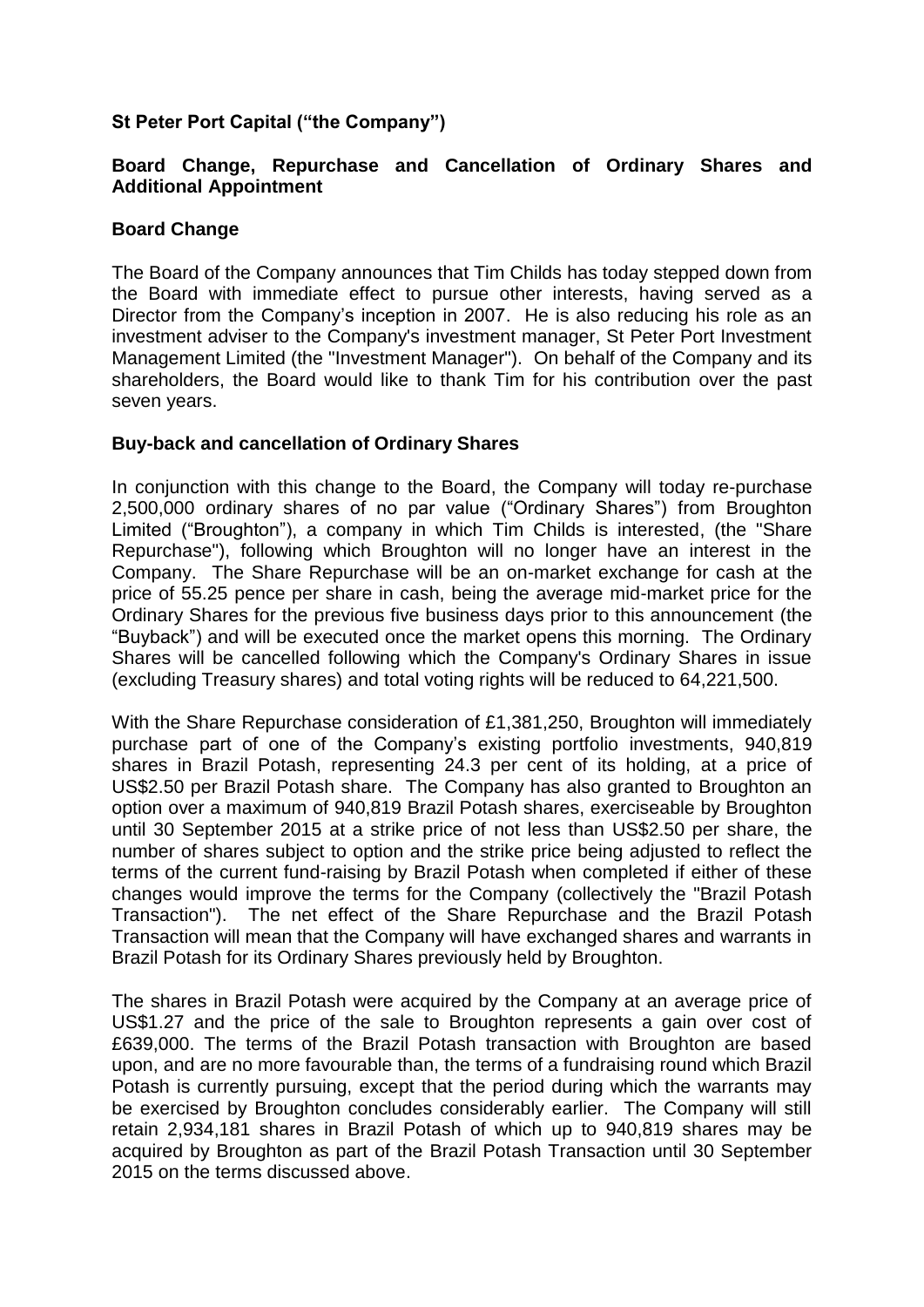Brazil Potash was, in the Company's financial statements for the year ended 31 March 2014, valued at £5,824,000, representing the second largest holding by value in the Company's portfolio. The result of the sale will be to crystallise a gain in part of this holding, thus diversifying the Company's risk, whilst maintaining a substantial exposure to this company. The combined effect of the two transactions will be enhancing of net asset value per share.

The Share Repurchase and the Brazil Potash Transaction are related party transactions under AIM Rule 13 and the directors, excluding Tim Childs, consider, having consulted with Company's nominated adviser, that the terms of the transactions are fair and reasonable insofar as the Company's shareholders are concerned.

## **Appointment of LMN Capital Limited by St Peter Port Investment Manager Limited, the investment manager of the Company**

The Investment Manager has appointed LMN Capital Limited ("LMN") to advise it as the Company enters the next phase of its evolution. LMN will work together with the Investment Manager's investment adviser Shore Capital Limited.

LMN was established in 2011 as a capital introducer, investor and corporate finance adviser, working closely with high net worth individuals, family offices and private equity firms in a wide range of industries. LMN is regulated and authorised by the Financial Conduct Authority and, under its agreement with the Investment Manager, will provide the services of its principal, Jonathan Paisner. As explained within the Chairman's statement in the Final Results announcement earlier today, the Company intends to increase efforts to accelerate the timing of realisations of portfolio investments and the remit of Jonathan and LMN will be to focus on achieving such realisations.

Prior to setting up LMN, Jonathan was a main board director of Shore Capital Group plc. At Shore Capital, he acted as group legal counsel, director of the Group's principal finance and asset management divisions and co-head of the Group's German office. He was a key member of the management team, responsible for executing a wide range of transactions in all areas of the Group's activities. He also sat on numerous boards across a number of jurisdictions covering many sectors including hotels, real estate, hedge funds as well as venture capital and private equity funds.

Jonathan started his career as a solicitor at legacy BLP firm, Berwin Leighton. As a qualified solicitor, Jonathan continues to advise a small number of clients mainly on international corporate and commercial affairs.

## **For further information:**

St Peter Port Capital Limited Peter Griffin - 01481 211000

Investment Advisor to St Peter Port Investment Management Limited